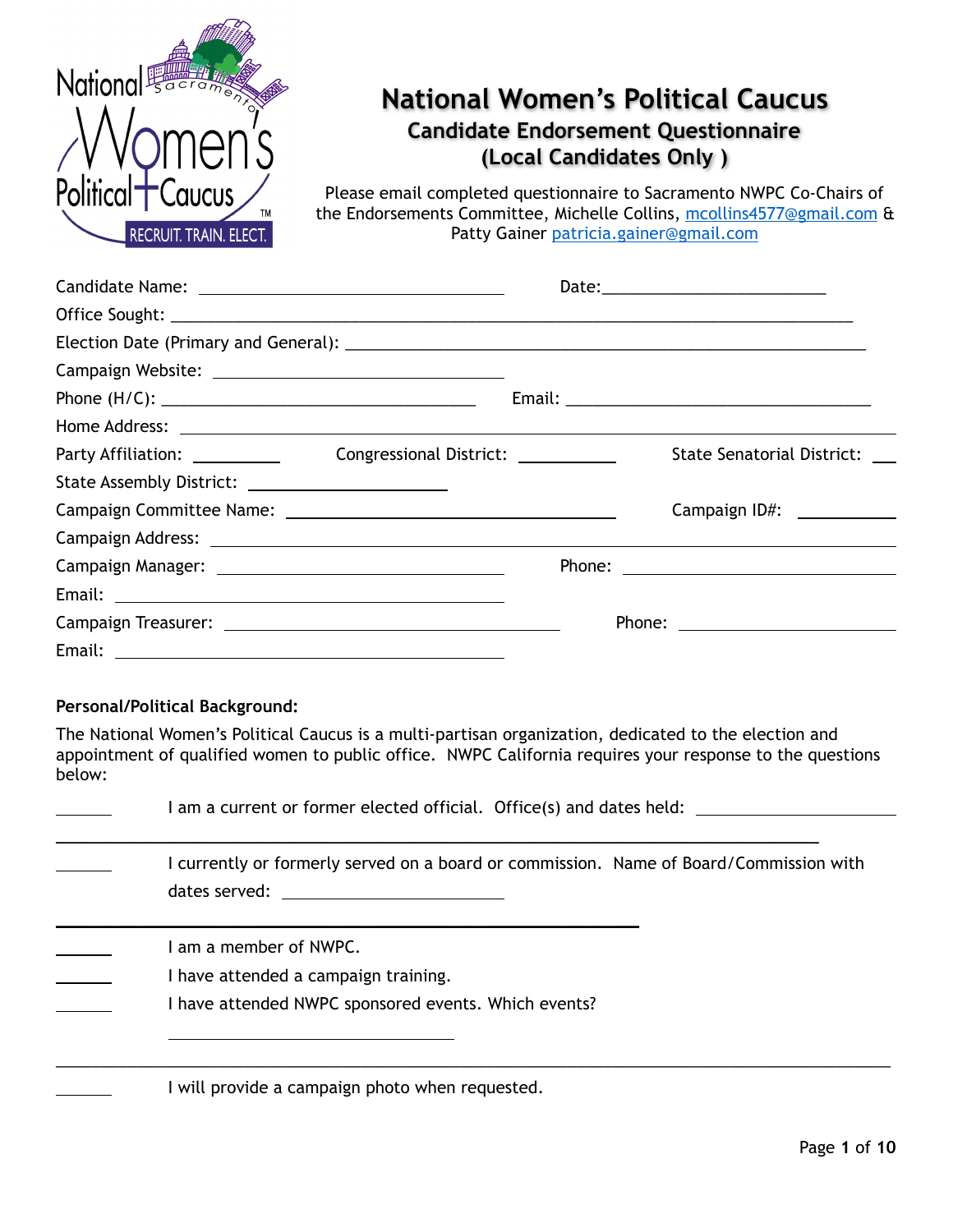| Education:                       |                             |  |
|----------------------------------|-----------------------------|--|
| Employment:                      |                             |  |
| Civic Participation:             |                             |  |
| Demographic make-up of district: |                             |  |
|                                  |                             |  |
|                                  |                             |  |
| Age range: __________________    | Rural/Urban: ______________ |  |
|                                  |                             |  |
|                                  |                             |  |
|                                  |                             |  |

*I hereby affirm that the information provided in this questionnaire is true and complete. I understand that all information on this form is subject to verification.*  Signature: Date: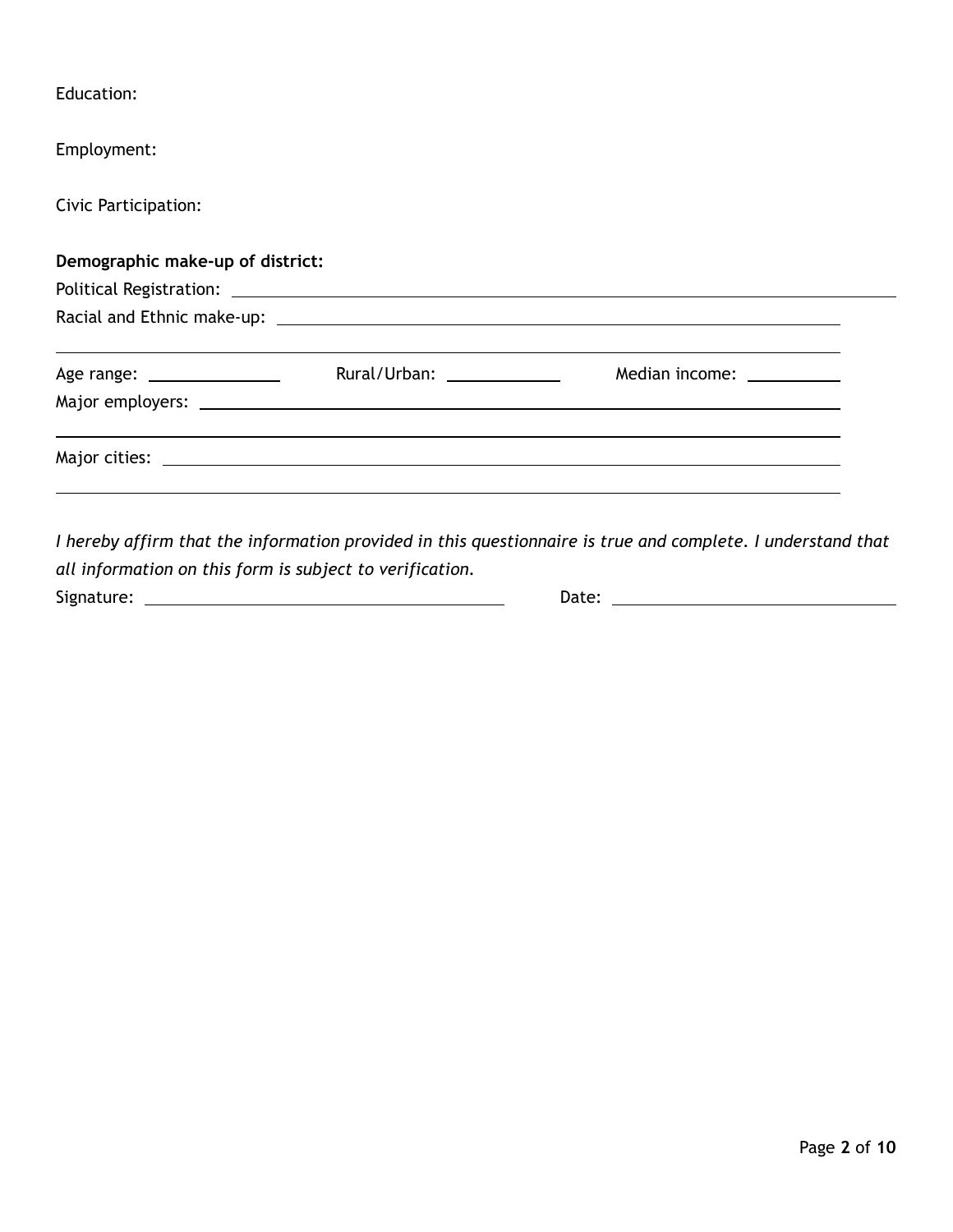#### **NWPC Bottom-Line Issues**

For the following questions, please check, Yes or No. Please provide an explanation at the end of the questionnaire, if needed, for each "No" response.

| <b>Equal Rights</b>                    | Yes | No | <b>Other</b> |
|----------------------------------------|-----|----|--------------|
| Do you support equal rights for women? |     |    |              |

| <b>ERA Amendment</b>                                                                  | Yes | No | Other |
|---------------------------------------------------------------------------------------|-----|----|-------|
| Do you support the passage of the Equal Rights Amendment to the U.S.<br>Constitution? |     |    |       |

| 3. | <b>Positions on Choice</b>                                                                                                                                                                                                                                                                                                                                   | <b>Yes</b> | <b>No</b> | <b>Other</b> |
|----|--------------------------------------------------------------------------------------------------------------------------------------------------------------------------------------------------------------------------------------------------------------------------------------------------------------------------------------------------------------|------------|-----------|--------------|
| a. | A woman has the right to choose an abortion in accord with the principles<br>of Roe V. Wade.                                                                                                                                                                                                                                                                 |            |           |              |
| b  | A woman has the right to choose an abortion at any time during her<br>pregnancy to protect the woman's life and health.                                                                                                                                                                                                                                      |            |           |              |
| c. | Each patient, in consultation with her physician, has the right to<br>determine the best medical procedures and practices with regard to<br>reproductive health and abortion.                                                                                                                                                                                |            |           |              |
| d  | All women should have the right, regardless of income level or age, to<br>access safe, legal, confidential, and affordable abortion and reproductive<br>health care.                                                                                                                                                                                         |            |           |              |
| e  | Women of limited financial resources have a right to public funding for<br>family planning and abortion services.                                                                                                                                                                                                                                            |            |           |              |
| f. | There should be no waiting period to obtain an abortion.                                                                                                                                                                                                                                                                                                     |            |           |              |
| g. | Comprehensive, medically accurate, age-appropriate sex education<br>should be provided to all students.                                                                                                                                                                                                                                                      |            |           |              |
| h  | From time to time, proposals are made to require parental notification<br>before an abortion or other reproductive health care services are given to<br>a person under 18. Do you oppose any legislation to require parental<br>notification prior to a person under 18 obtaining reproductive health care<br>services, including birth control or abortion? |            |           |              |
| i. | FDA approved emergency contraception should be offered without delay<br>to all victims of rape or incest in all hospitals and clinics.                                                                                                                                                                                                                       |            |           |              |
| j. | FDA approved emergency contraception should be provided in accordance<br>with appropriate dispensing regulations, without delay or obstruction, to<br>all women at all pharmacies in the United States.                                                                                                                                                      |            |           |              |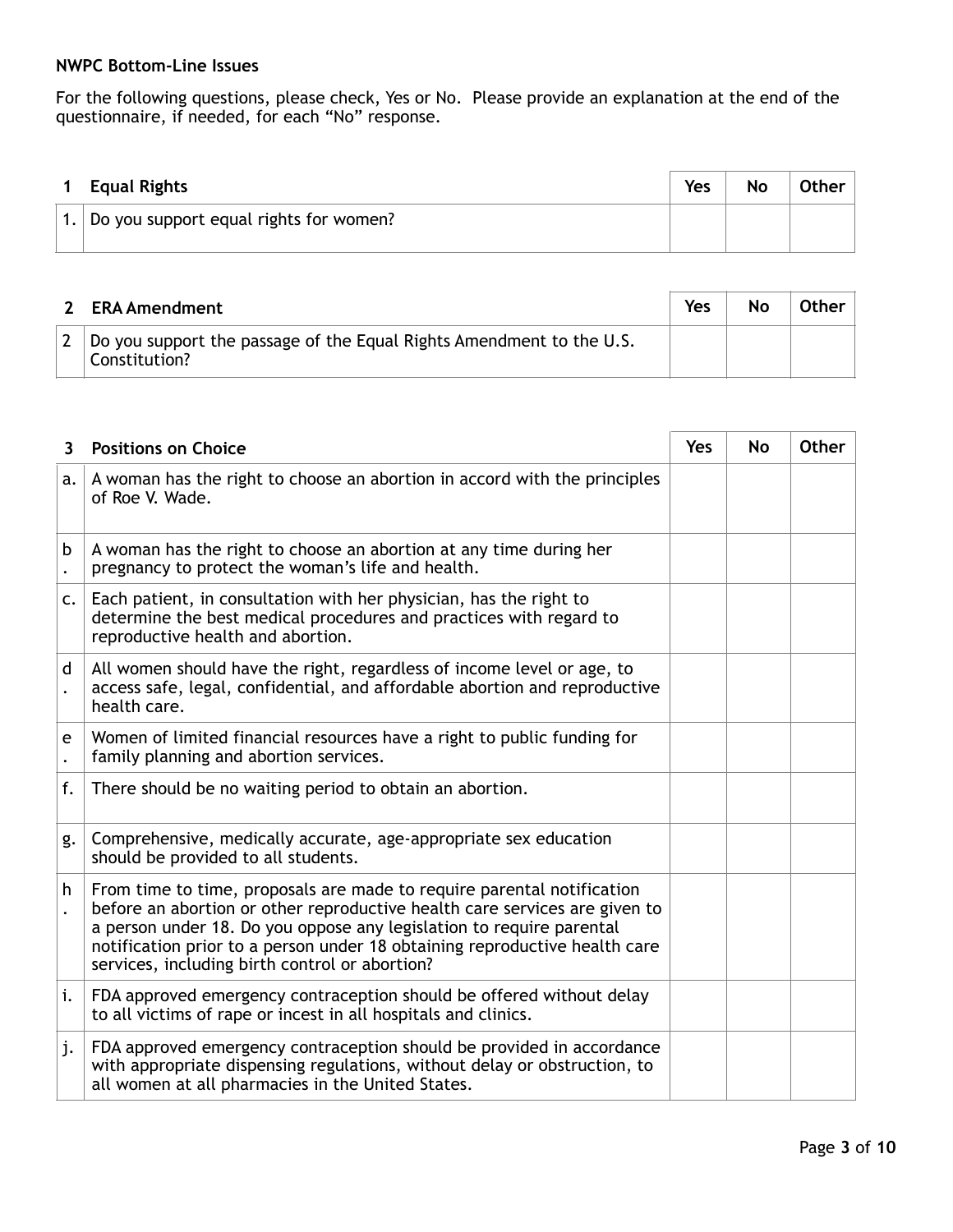| 4 Parental Leave                                                                                                                                          | Yes | No | Other |
|-----------------------------------------------------------------------------------------------------------------------------------------------------------|-----|----|-------|
| Do you support increased access to child care, paid family, and parental<br>leave and other dependent care programs funded from all available<br>sources? |     |    |       |

| 5 Equal Rights Protection                                                                                                                                                         | Yes | <b>No</b> | Other |
|-----------------------------------------------------------------------------------------------------------------------------------------------------------------------------------|-----|-----------|-------|
| Do you support the protection of equal rights for all individuals,<br>regardless of gender, gender identity, race, religion, ethnic origin,<br>disability, or sexual orientation? |     |           |       |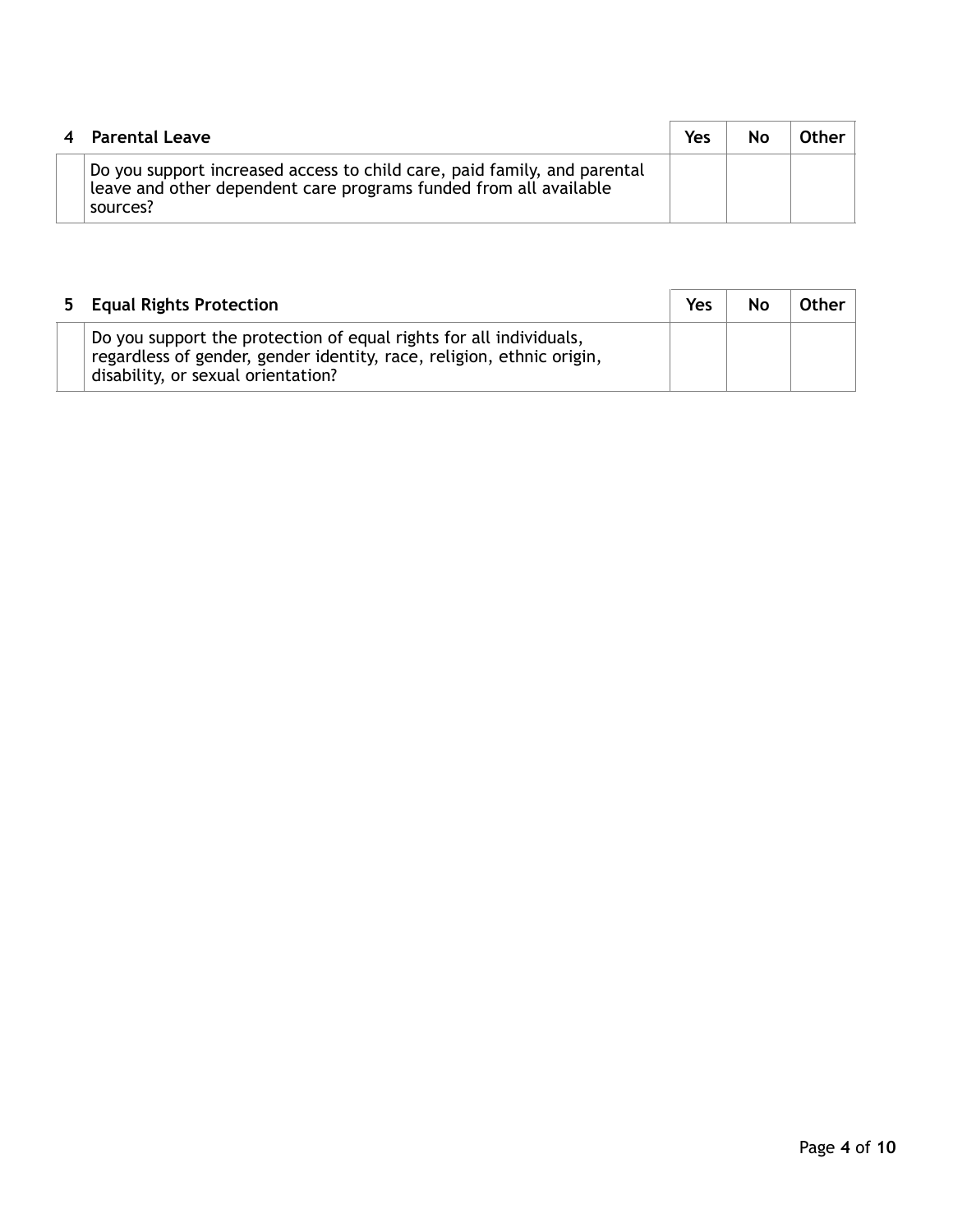### **Record on Advocating for Women**

1. What have you done or will you do to mentor other women?

7. Please provide examples of votes or positions taken or advocacy engaged in that supported women's gender equality and/or reproductive health.

8. Why is it important for you to receive the endorsement of NWPC?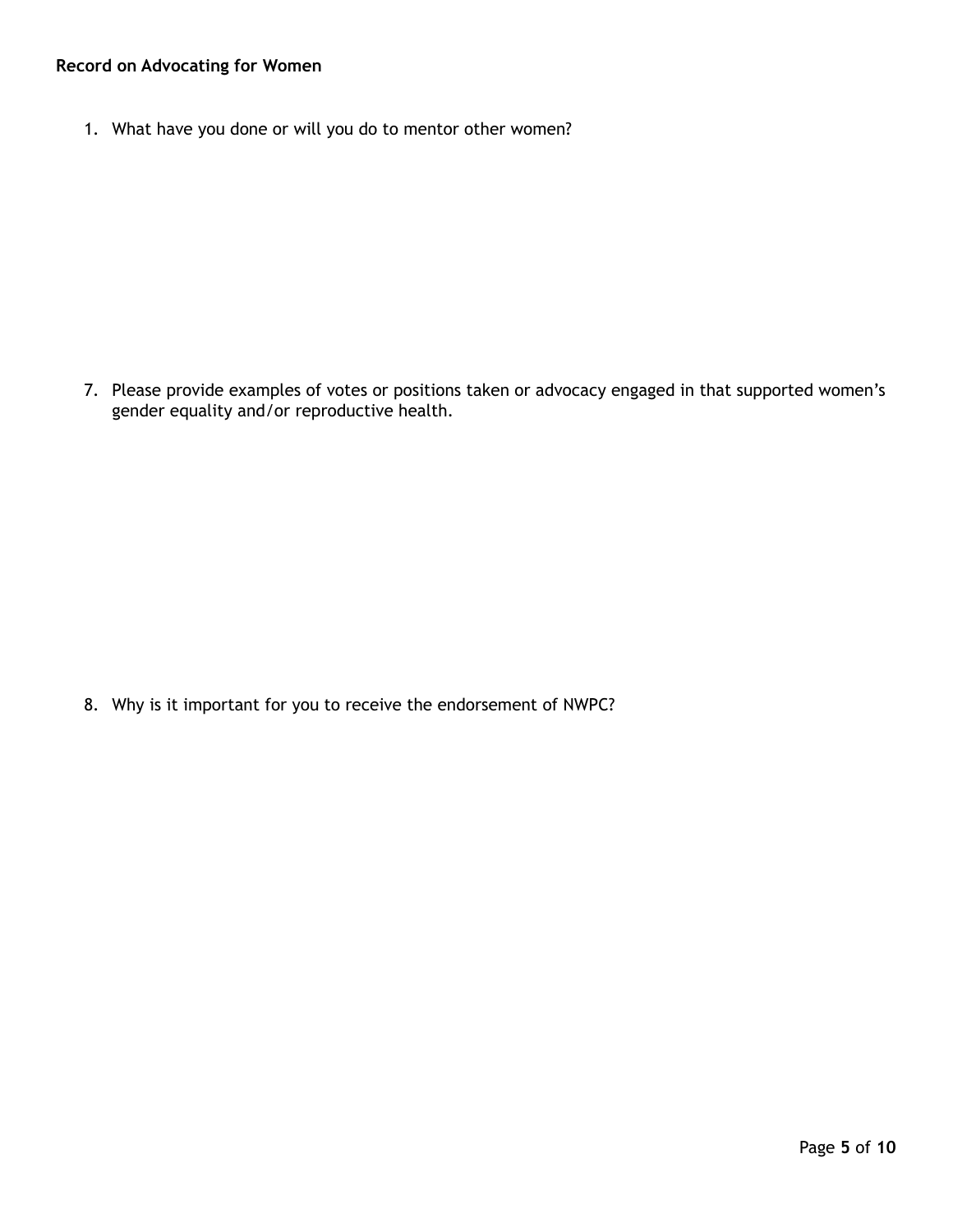## **Campaign Information**

9. What are your qualifications for this office?

10. What campaign experience and training have you had? Please specify which trainings you have participated in.

11. List key endorsements and include link to full list of endorsements.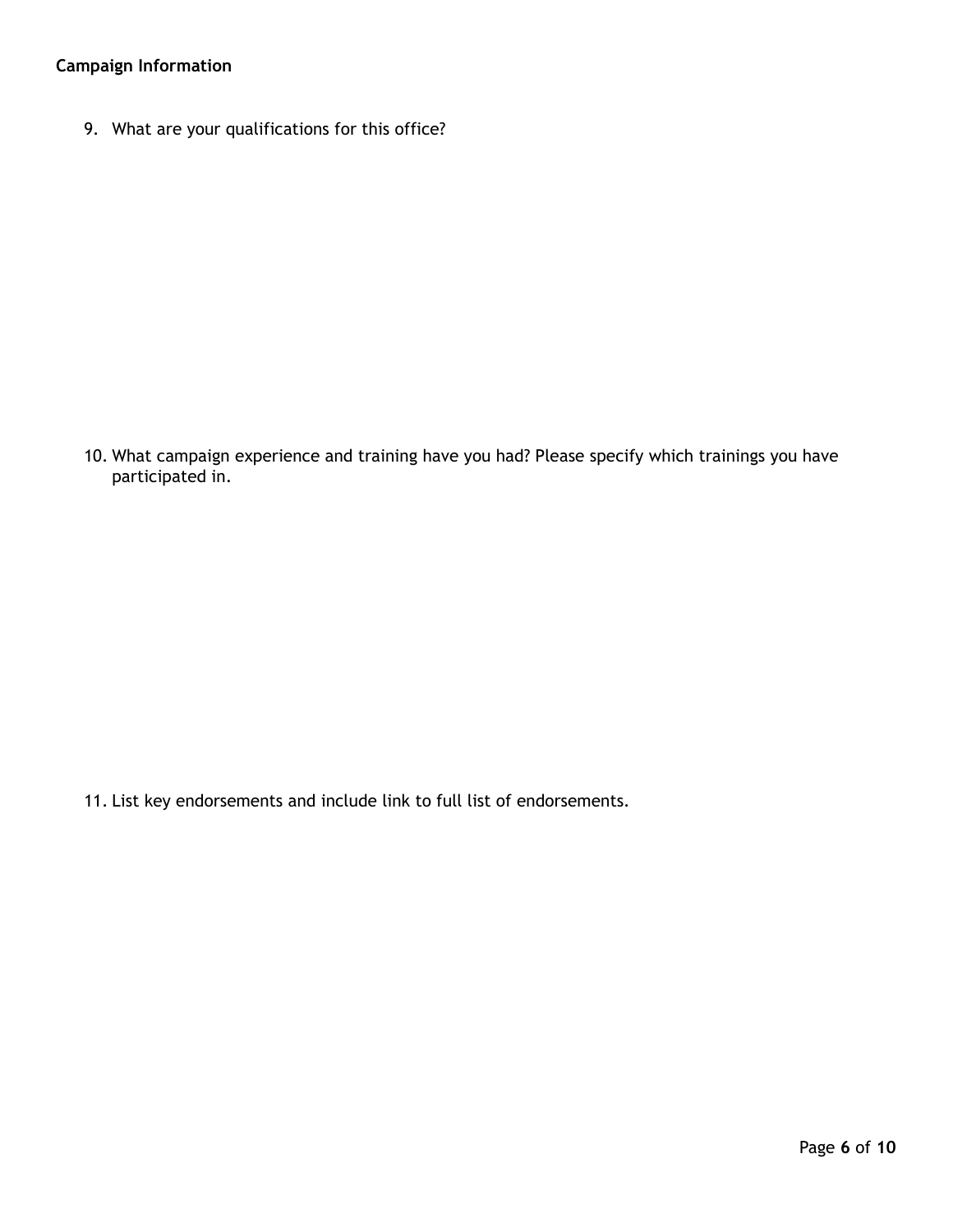12. Where do you expect to get your main political, financial, and volunteer support?

13. What is your projected budget? How much have you raised to date? How do you intend to raise the balance? Please be specific.

14. Describe your campaign organization (staff, consultant, volunteers)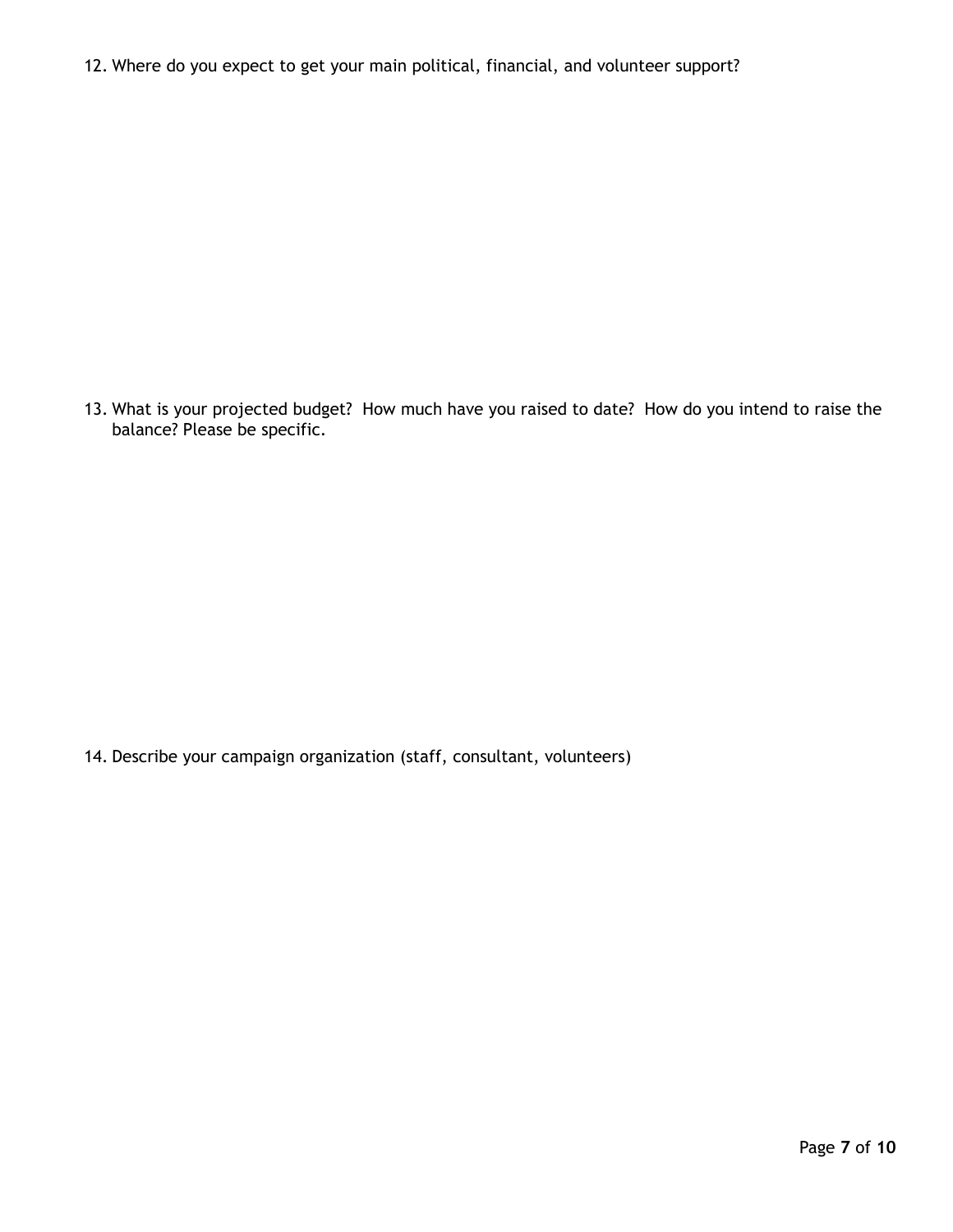15. Describe your campaign strategy (check all that apply) (mailers, forums, walking, phone banking, fundraisers, etc.)

| Lawn signs       | <b>Walking</b> | Mailers                                                         | Phone banks |
|------------------|----------------|-----------------------------------------------------------------|-------------|
| Candidate forums |                | Fundraisers $\bigcirc$ Social media $\bigcirc$ Other (describe) |             |

16. What is your plan to win? Be specific.

17. List your top opponents below.

| Name | Occupation | <b>Political Party</b> | <b>Main Support</b> | Political Background<br>(Incumbent?) |
|------|------------|------------------------|---------------------|--------------------------------------|
|      |            |                        |                     |                                      |
|      |            |                        |                     |                                      |
|      |            |                        |                     |                                      |
|      |            |                        |                     |                                      |
|      |            |                        |                     |                                      |
|      |            |                        |                     |                                      |
|      |            |                        |                     |                                      |
|      |            |                        |                     |                                      |
|      |            |                        |                     |                                      |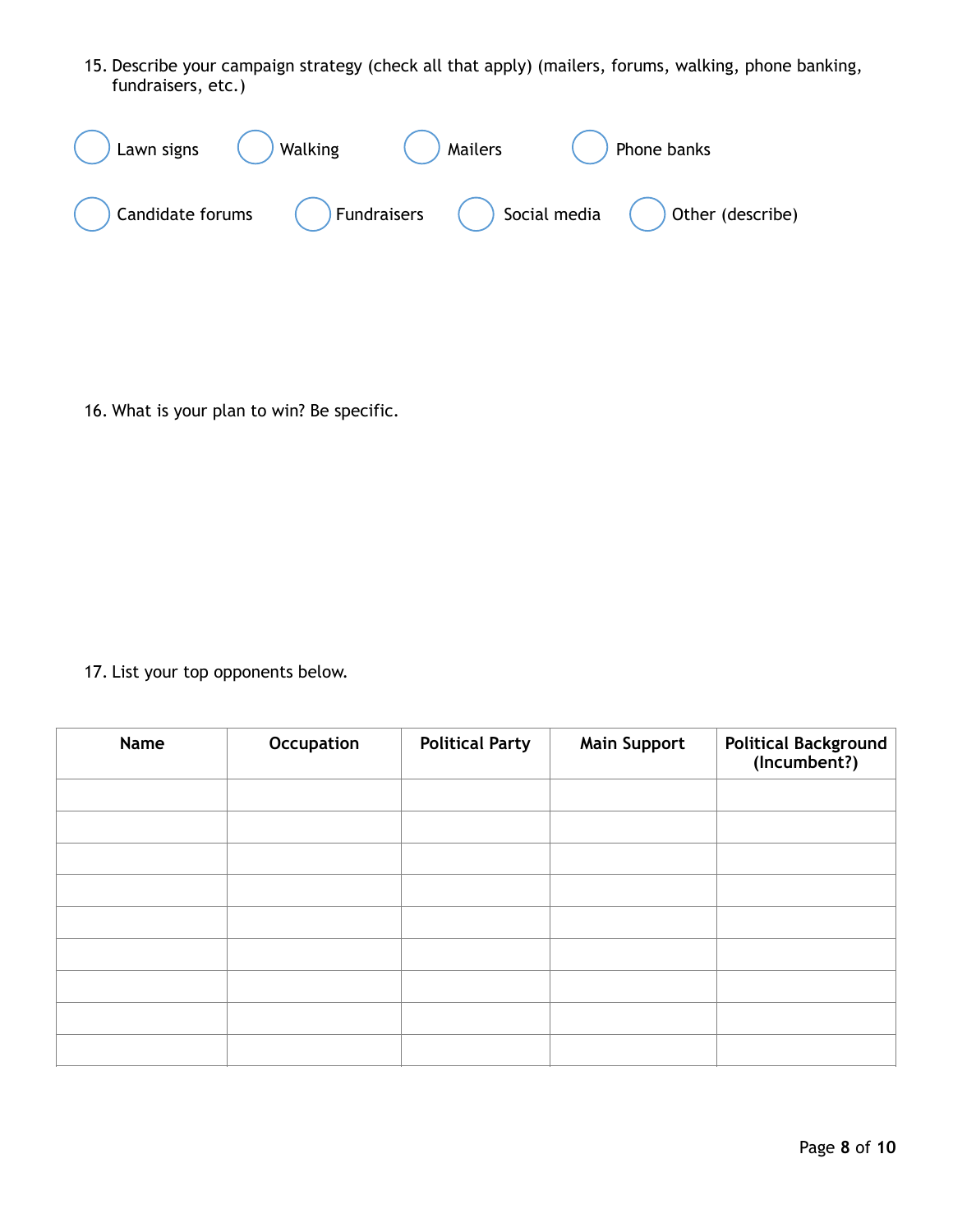**Explanation Sheet** (if needed) **Question 1: Women's Rights** 

**Question 2: Equal Rights Amendment** 

**Question 3: Choice (indicate which sub-question (a, b, c, etc., for which you are providing information.)**